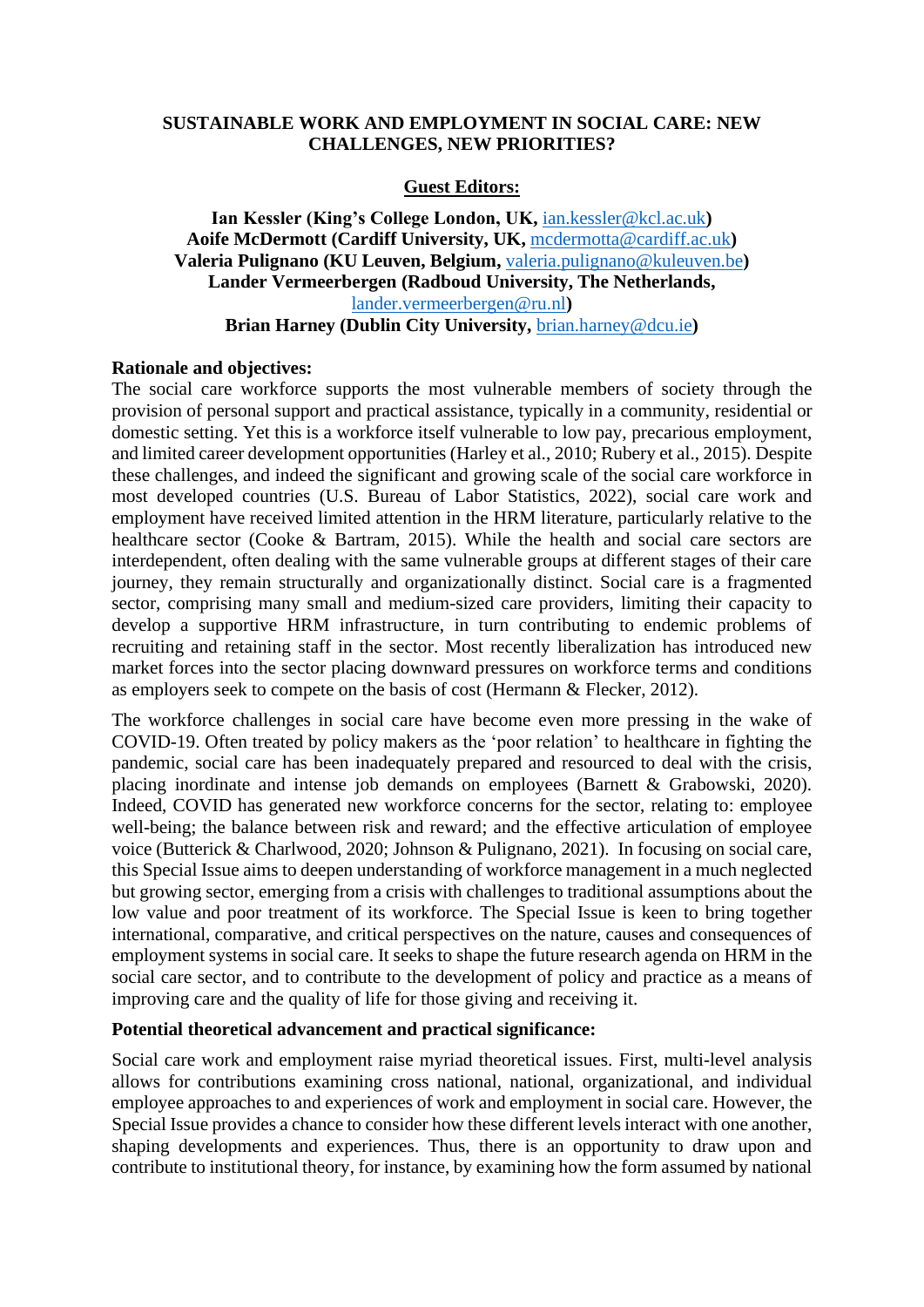welfare states influences the architecture of employment systems in the social care sector, in turn influencing choices available to and constraints on social care employers as they manage their workforces and with implications for how employees experience work.

Second, with the social care workforce heavily feminized and often ethnically diverse, theoretical issues on or relating to the value (or lack of) attached to the care work performed by these employees move 'center stage'. The intersection between gender and ethnicity, perhaps overlapping with migrant status, assumes particular importance in explaining the often-precarious working lives of social care workers (Burns et al., 2016; Rubery et al., 2015). Closely related there is scope to advance theory on segmented labor markets, especially the creation of secondary labor markets for social care workers, generating low paid, low status jobs. Employers are often "the architects of inequalities in labor markets' (Grimshaw et al., 2017) encouraging an interest in whether, why and how social care providers, perhaps along with other actors such as the State, contribute to the degraded work and employment terms and conditions of their workforce.

Third, the Special Issue is keen to theorize on the relationship between workforce management and organizational outcomes in social care. The strategic HRM literature (SHRM) centers on the connection between HRM practices and organizational performance, principally viewed in terms of financial outcomes (profit, shareholder value) (Boxall & Purcell, 2011). In social care, organizational performance assumes a very different form, for example, as public value (Brewer, 2013), along with the well-being of vulnerable community members. This prompts interest in whether and how the management of the social care workforce impacts these outcomes. The mainstream SHRM literature focuses on a positive link between organizational performance and 'soft' workforce management practices, typically characterized as 'high commitment' or 'high involvement' (Guest, 2017). This would appear to be at odds with the 'harder' cost minimization practices often associated with the social care sector.

Finally, the Special Issue can advance theory on interest aggregation and articulation, particularly given the various actors involved in HRM in social care, with shared, but often conflicting interests. Stakeholder interaction has been studied through various perspectives within the HRM literature (Heery, 2017), with pluralists and radical approaches focusing on traditional HRM actors - employers, workers, and the State - typically seeking to manage tensions through the collective regulation of employment. In social care, other potential HRM actors come to the fore (Vermeerbergen et al., 2021), for example: the generic user of social care services, their family, and friends; civil society organizations, representing these user interests; and individuals with lived experience of conditions - homelessness, substance abuse, mental illness - increasingly employed in the social care sector workforce (Kessler & Bach, 2011). Whether, and how these new stakeholders combine with more traditional actors to address shared workforce issues, and with what consequences, becomes a central issue, not least given the generally disorganized nature of employment regulation in social care. Contributions might use and contribute to mobilization or advocacy coalition (Tattersall, 2010) theory, with paradox theory helping to examine how different and competing interests of groups might be balanced and pursued (Jarzabkowski et al., 2013).

### **Key themes/scope of focus:**

Broadly aligned with the four theoretical streams outlined above, this Special Issue invites papers to discuss themes and issues including but not limited to the following:

# **Theme 1: Antecedents of sustainable work and employment systems in social care:**

• How do national models of the welfare state, and approaches to the delivery and funding of social care impact the sector's employment system?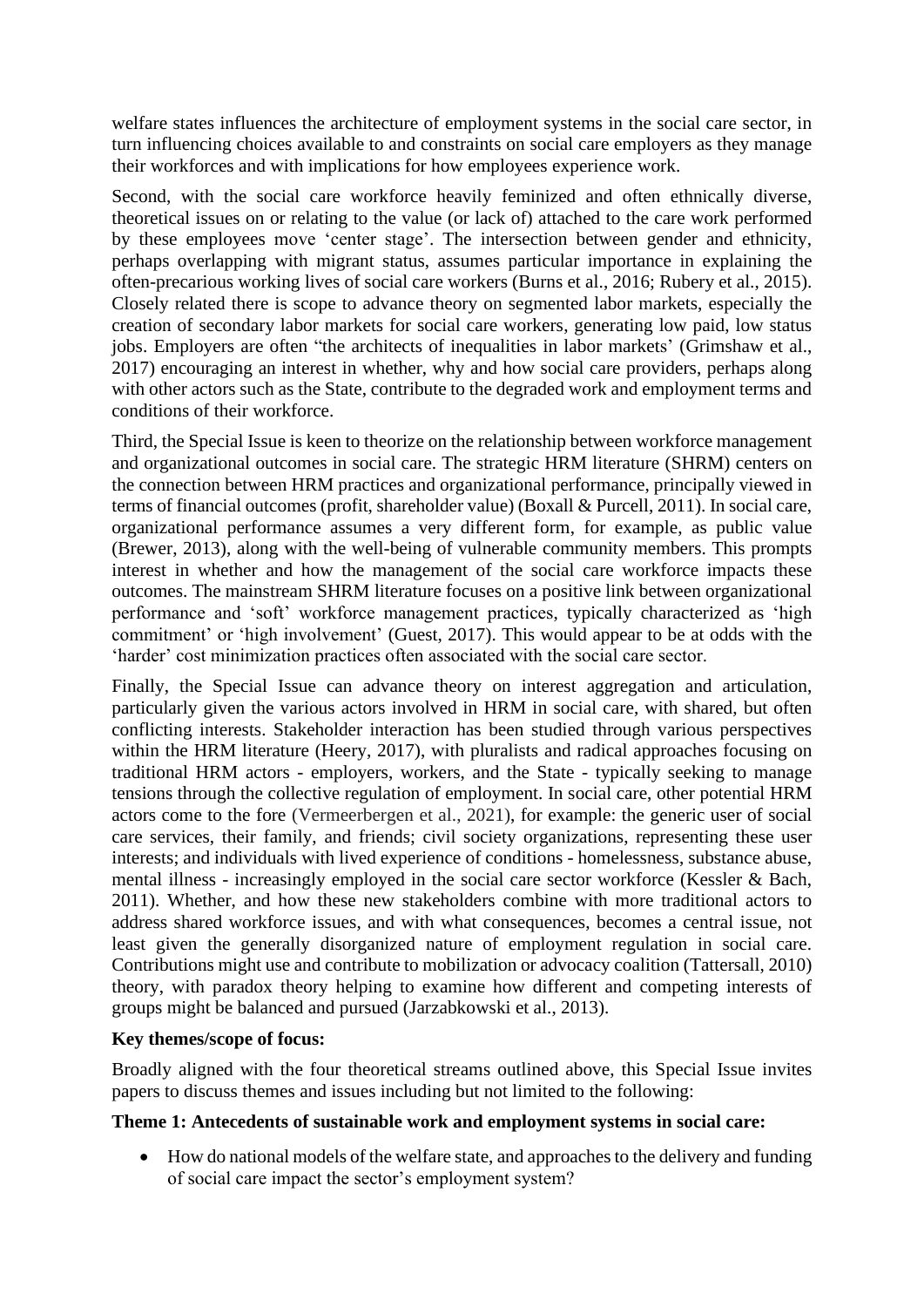- How resilient has this employment system been? Has it been subject to change, for example in the context of austerity or financialization bringing forth new types of social care provider, and with what implications for the social care workforce, HRM and its actors?
- How and to what extent are key challenges like recruiting and retaining staff in the social care sector effectively addressed by national and organizational policies?

# **Theme 2: Workforce diversity and precarious employment in social care**

- Why and how do secondary labor markets founded on low pay, low status, insecure employment, and poor career development opportunities emerge in social care?
- How do gender, ethnicity, and migrant status intersect to shape the work and employment treatment and experience of social care workers?
- To what extent and how will the workforce challenges exposed by Covid be addressed by the State, employers, labor unions and other actors, not least in securing a fairer balance between the high societal value displayed by a largely feminized social care workforce and the rewards received?

# **Theme 3: Strategic HRM in social care**

- Are there examples of 'best practice' in the management of the social care workforce, whether in terms of pay, career development, work design, workforce planning or skill mix, and is the adoption of such practice related to organizational outcomes?
- How developed is the specialist HR function in social care, especially given the small and medium sized nature of many social care providers, and what role do line managers play in dealing with the social care workforce?
- With care delivered to different user groups in a variety of settings care homes for the elderly and children at risk, sheltered accommodation for those with disabilities and personal residences for those with less severe chronic conditions, does the treatment of the workforce vary according to these market segments and if so how and why?

### **Theme 4: New HRM actors in social care**

- Are new HRM actors, such as civil society organizations, services users, volunteers, and personal assistants playing a role in shaping the workforce management agenda in social care, and if so, what forms does it take?
- Are coalitions in social care being developed between traditional HRM actors, for example trade unions, and newer actors to pursue shared and complementary goals?
- In wake of Covid are employees and perhaps employers seeking a stronger employee voice in social care, and the development of collective institutions to regulate work and employment relations?

### **Submission Deadline:** 31<sup>st</sup> March 2023

**Submission Process:** Authors can submit their paper between March  $1<sup>st</sup> - 31<sup>st</sup>$  2023 to HRM for review. Details on the manuscript submission process will be made available nearer to the submission period. Papers should be prepared and submitted according to the journal's guidelines: <https://onlinelibrary.wiley.com/page/journal/1099050x/homepage/forauthors.html> All papers will be subject to the same double-blind peer review process as regular issues of *HRM.*

The management of social care work and employment can be studied through various disciplinary lenses, with this Special Issue providing scope for collaborations between scholars from, for example, public management, public policy, and finance as well as HRM. The papers